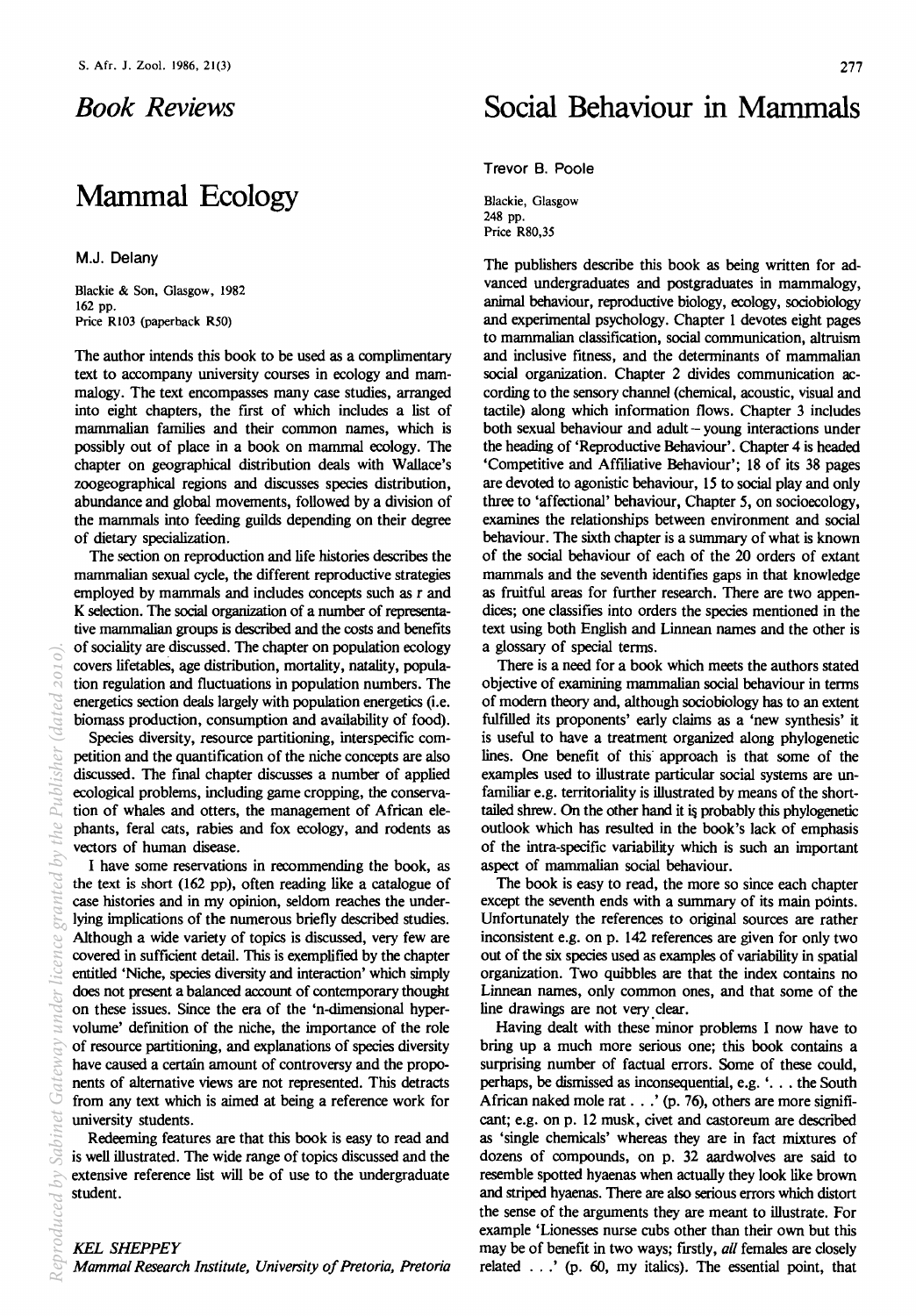females *within a pride* are closely related (Bertram 1976), has been missed. A similar error appears on p. 164. On p. 209 an evolutionarily stable strategy is defmed as 'a strategy which, if adopted by most members of a population, *gives higher reproductive fitness* than any other strategy' (my italics). This differs from Maynard-Smith's (1976) original definition and once again an essential point is missed; that an ESS is not necessarily optimal (Dawkins 1980). On p. 211 a strategy is defmed as 'a course of behaviour which *optimizes fitness'* (my italics). This would be wrong even if it meant anything.

There are so many of these errors (I spotted 24) that I fear that the book will mislead readers who do not already have substantial background knowledge in its field, consequently I am afraid that it will be of limited value to its intended audience.

#### **References**

- BERTRAM, B. 1976. Kin selection in lions and in evolution. In: Growing Points in Ethology, (eds) P.P.G. Bateson & R.A. Hinde, pp. 281 - 301. Cambridge University Press, Cambridge.
- DAWKINS, R. 1980. Good strategy or evolutionarily stable strategy? In: Sociobiology: Beyond Nature/Nurture? (Eds) G.W. Barlow & J. Silverberg, pp. 331-370. Westview Press, Boulder, Colorado.
- MAYNARD-SMITH. J. 1976. Evolution and the theory of games. American Scientist 64: 41 - 45.

*PETER APPS* 

*Mammal Research Institute, University of Pretoria, Pretoria* 

# **Social Odours in Mammals. Volume 1**

Edited by Richard E. Brown and David W. Macdonald

Oxford University Press, Oxford, 1985 556 pp. Local price R99,50

This is the multi-authored first volume in a two-volume series which deals with odours and odour-producing glands in mammals. The treatment is arranged taxonomically and is also concerned with the significance of these odours for social behaviour. This first volume covers the monotremes, marsupials, eutherians, bats, primitive ungulates and rodents. Each is dealt with in a single chapter except for the eutherians (2) and rodents (4).

The introduction indicates that each of the chapters will be concerned with summarizing information about scent glands, their products and the behavioural effects of the products. The odours are regarded as having functions in defence, territoriality, mate recognition ('sexual selection') and recognition of strangers. While the significance of these is not developed in the short introduction, there is a discussion of the appropriateness of the term pheromone to studies of mammalian chemical communication. This produces no new insight but does give a comprehensive list of references to previous discussion on the subject.

The only general chapter is the first, which lists and describes all the known potential sources of mammalian

odours. This is then followed by 10 chapters which deal with the groups detailed above. Chapter 5 is unusual, in that it is a case study of a single animal *Tupaia belangeri* (tree shrew) and details the manner in which studies of mammalian chemical communication can be carried out. Each of the other chapters reviews the scent sources, olfactory receptors, functions and chemistry of secretions in each of the groups within the limits of current knowledge. Not surprisingly, 52% of the book (in four chapters) is devoted to a discussion of olfactory communication in rodents, the first chapter of which is a thorough review of the primer effects of odours in these animals. The other three chapters deal with each of the rodent sub-orders.

This book achieves its stated aim of reviewing the current literature  $-$  there are no startling revelations about these biological phenomena, but as a convenient reference work it will prove very useful.

*ROBIN M. CREWE* 

*Department of Zoology, University of the Witwatersrand, Johannesburg* 

## **Biology of Communication**

D. Brian Lewis and D. Michael Gower

Blackie & Son, Glasgow 239 pp. Price R53,10

The authors of this book  $-$  one a neurobiologist and the other an animal behaviourist  $-$  have attempted to synthesize related concepts in neurophysiology and behaviour. The title is somewhat misleading since the underlying theme appears not to be communication *per se,* but rather a study of communication *vis-a-vis* its potential as an approach towards elucidating general principles underlying the neurobiology of behaviour. Communicative behaviour, unlike most other forms of behaviour, is particularly reliable or 'reflex-like' and hence well suited to this purpose.

In the first chapter some aspects relating to the definition of behaviour are discussed. Some functions of communication both at the intra- and interspecific levels  $-$  are briefly considered and illustrated with appropriate examples. This chapter concludes with a brief discussion on the inevitable evolutionary exploitation of existing communication systems. Interspecific examples (e.g. Mullerian and Batesian mimicry) are convincing, but it is difficult to read under the same rubric examples of intraspecific 'deceit'.

Chapter two presents an excellent treatise of sensory systems and their relationship to behaviour in general. The caveat 'reception does not equal perception' is well placed: events at the level of the receptor are only the first stage in a series of integrative steps which determine the image ultimately 'perceived' by the brain. Nonetheless, this first stage mediated through complement of receptors of an organism, and receptor specificity  $-$  plays an important role in defining the SUbjective world experienced by that organism. The principles underlying such receptor specificity (e.g. receptor sensitivity, bandwidth etc.) are outlined. After a general treatment of principles and evolutionary constraints in sense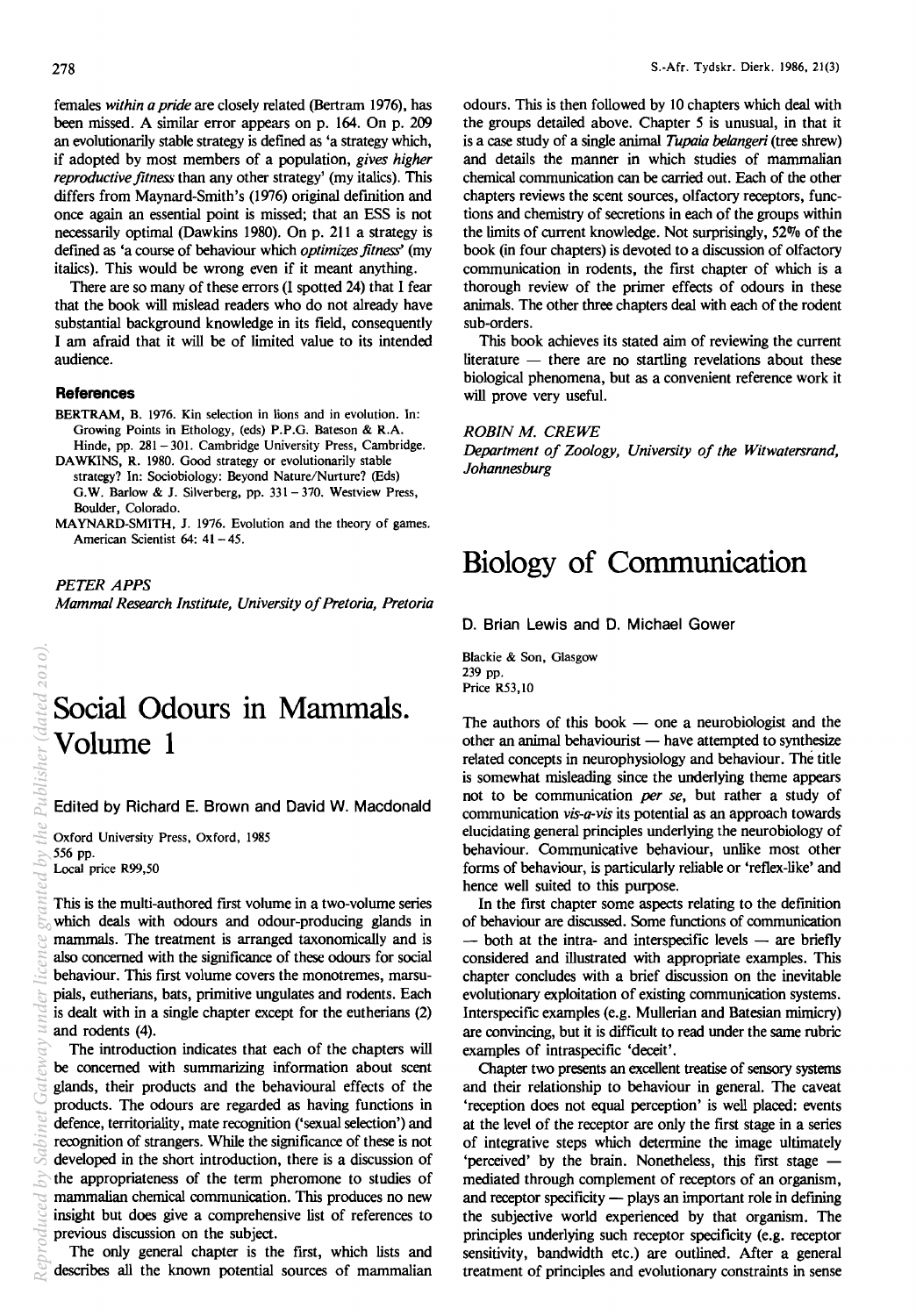organ 'design', a more detailed discussion of coding at the level of receptors ensues. Not all receptors are capable of coding for all stimulus parameters (e.g. intensity, duration, repetition rate, frequency analysis, etc.) and specific receptor systems are discussed in this regard. Finally, as an illustration of the main points discussed, Chapter 2 ends with a detailed look at some particular examples of visual and acoustic communication.

Chapter 3 begins with a brief discussion of some early models accounting for the specificity of behavioural response to particular stimulus configurations. The concept of the 'Innate Releasing Mechanism' (lRM) has been of heuristic value, but the authors present both ethological and neurobiological information which warn against a too literal interpretation of this model. Specific behavioural units are not always inexorably linked to particular stimuli, since such factors as 'motivational state' may intervene between stimulus and response. Some of the models proposed to account for such intervening variables are discussed. Those which carry implications about underlying processes or structures at the level of the CNS are generally too mechanistic or too specific in assigning particular functions to discrete motivational 'centres' in the brain. 'Threshold' models - which say nothing about the actual mechanisms gating particular responses while eliciting others - are said to be popular. Some neurophysiological phenomena which may partly account for changing of thresholds of response to particular stimuli are discussed.

It is stressed in this chapter that stimulus filtration and motivation are not physically or functionally discrete aspects of the nervous system. Thus the CNS may influence a receptor in such a way as to bias the input of certain stimuli relative to alternative, competing stimuli, thereby effectively lowering the threshold of response to the former. In this way motivational aspects may distinguish, or 'gate', certain responses a process referred to by the authors as 'motivational gating'. Examples involving the effects of circulating hormones, and of artificial, selective stimulation of parts of the brain are included.

In Chapter 4 the neurophysiological correlates of the behavioural terms 'stimulus filtration' and 'motivational gating' are considered. The role of the synapse, the axon, and of non-spiking interneurons are investigated. Having laid this theoretical background, the authors proceed to consider some established mechanisms of sensory integration in the CNS. What follows is a consideration of neuronal aspects in the production of signals by the motor system. The complexity of the CNS is again stressed, reiterating that no one area of the brain can be considered to control behavioural output.

The fifth chapter deals with the evolution of signals used in communication. Much emphasis is placed on the model of 'stable conflict' as an origin of signal behaviour, and several points of evidence in favour of this model are presented. Possible origins of particular stereotyped behaviour patterns (e.g. 'intention movements', 'displacement activities', etc.) are then evaluated in the light of this model. Despite the strong supportive evidence in favour of the 'stable conflict' model, the authors are pleasantly non-dogmatic and conclude that '. . . the sensible approach, at present, is to accept that signals can derive from a variety of sources . . .'.

Having dealt with possible origins of signals, the authors proceed with a discussion on their evolutionary elaboration. Chapter 5 closes with a brief discussion on the ostensibly small and constant number of displays in the repertoire of a wide range of animals.

In the final chapter some statistical techniques used in analysing sequences of behaviour are outlined. This could equally have been included as an appendix to the book.

In this generally well-laid out and lucidly written text the authors have made an important contribution to the teaching of both ethology and neurobiology. What accrues from their holistic approach is an introduction, at the undergraduate level, to the newly emerging science of neuroethology. It is only through dispelling of conventional boundaries that we can hope to understand the underlying causes of behaviour. Hopefully others will follow this synthetic approach, drawing on available information from traditionally discreet subdisciplines of science to enhance our ultimate understanding of natural phenomena.

#### *DA VID RAUBENHEIMER*

*Department of Zoology, University of Cape Town, Cape Town* 

### Animal **Osmoregulation**

#### J. Clifford Rankin and John A. Davenport

Blackie & Son 202 pp. Price R108,30; paperback R58,20

Although slightly biassed towards students with a knowledge of the various 'pods', this book is an excellent introduction for undergraduates or post-graduates from diverse scientific backgrounds who require a comprehensive understanding of osmoregulatory mechanisms throughout the animal kingdom.

Beginning with the concept that animals originated as solutions of various solutes in water, the authors set out to describe concisely and interestingly the evolution of organs and strategies that enable animals to regulate their internal osmotic environment, regardless of their external one. After an introduction to the basic principles of salt and water movement within and between animal cells, the specific problems associated with life under various aquatic conditions are dealt with. In these chapters numerous examples are cited to highlight how organisms cope with too much or too little salt in their surrounding water. How some are so efficient they can migrate between salt-rich and salt-deficient habitats.

After describing comprehensively how osmoregulation is accomplished in representative aquatic species, the book goes on to deal with the requirements associated with the emergence of animals from water onto land. Terrestial animals have developed methods of dealing with water shortage that include minimizing water loss together with stimulation of water intake. Similarly salt regulation in conditions of shortage and excess is also admirably dealt with. Naturally the importance of the kidney has been emphasized by the inclusion of a chapter on the mammalian kidney. As the authors point out,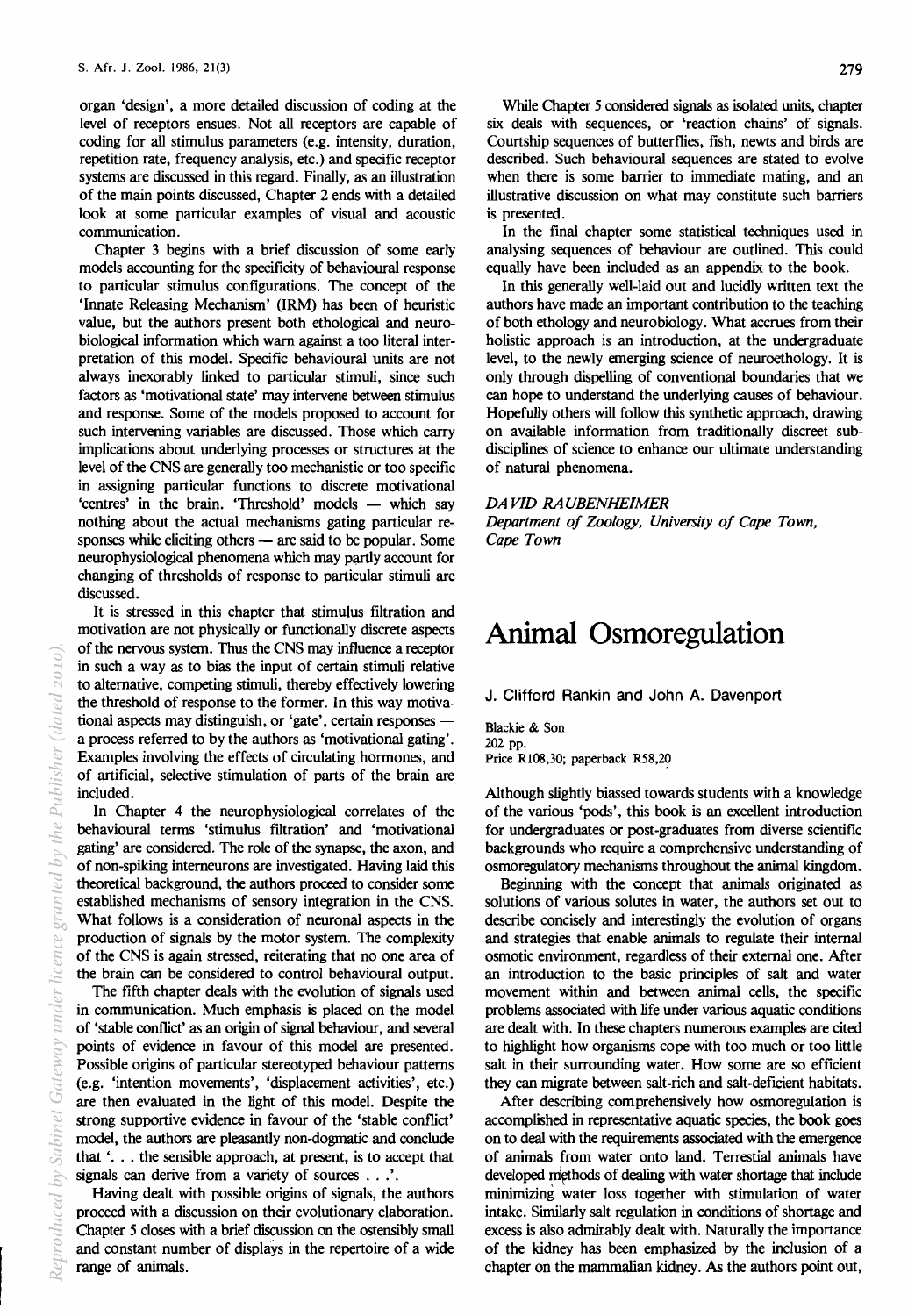the vast amount of work in this field makes it impossible for textbooks to keep up to date, especially as the more we learn, the less we know about renal function. Nevertheless, they have put together a chapter that explains in an understandable way the many complexities of renal physiology, not least the essential concentrating mechanism and its hormonal control.

To conclude this fine survey of animal osmoregulation the book has chapters that discuss specialized osmotic problems, such as life at very low temperatures as well as some of the techniques used in osmoregulatory research that give an impression of the ways in which physiologists work.

Throughout this volume the authors flavour their offering with small pieces of useful information. Information such as why man cannot survive drinking only sea water or that the humming bird is capable of ectothermy, simply adds to the content of the book.

Concerned with the interaction between osmotic control mechanisms and the osmotic stresses imposed upon animals by their environments, this book tends to stress the similarities between species rather than their more commonly expressed variations. The authors bring together a rich mixture of animal types and situations although the main ingredients are aquatic. In addition to the basic concepts of osmoregulation they deal with current theories as to how it is achieved with its complex neural and hormonal components. This book is a worthwhile investment in both time and money for those who want to learn more about animal osmoregulation.

#### *D.A. GRAY*

*Zoology Department, University of Port Elizabeth, Port Elizabeth* 

### **Physiological Strategies Avian Biology**  .<br>in **In**

#### J.G. Phillips, P.J. Butler and P.J. Sharp

Blackie Publishing Corporation, Glasgow, 1985 218 pp.

Price RI08,30 (Hardcover), R53,IO (Softcover)

Morphological, physiological and behavioural adaptations have evolved in birds allowing them to exploit successfully a wide range of ecological niches. These adaptations, and in particular the physiological mechanisms that allow birds to maintain homeostasis in conditions as widely different as those encountered in the Antarctic, the tropics, the desert and the marine environment, form the overall theme of this book.

Following the introduction, the first chapter investigates the morphological systems involved in locomotion, energy costs associated with flying, running, swimming and diving as well as the physiological adjustments during these locomotory activities. A rather short, descriptive chapter on migration and navigation is followed by discussions on thermoregulatory adjustments in birds exposed to cold and heat stress. Osmoregulatory adaptations for maintaining water and salt balance, with some emphasis on the structure and functioning of salt glands, receive careful attention. A detailed description of the reproductive system and its functions leads up to a chapter *Reproduced by Sabinet Gateway under licence granted by the Publisher (dated 2010).*

on breeding patterns and the role of environmental stimuli in initiating and mediating the morphological and physiological changes which occur in birds during the breeding cycle. The role of hormones in the reproductive physiology of birds receives considerable emphasis, reflecting the interest of the authors in this subject.

An unusual inclusion in the book is the fmal chapter on the applied aspects of physiological studies, in which the authors discuss how understanding of the physiology of reproduction has allowed the artificial modification of environmental conditions to maximize egg production and body weight in poultry. Whilst of interest, I think this should have taken second place to the section on the effects of environmental pollution on the thermoregulatory, osmoregulatory and reproductive physiology of birds which concludes the book.

Throughout the book the authors cite numerous studies which not only emphasize basic physiological principles, but which illustrate the diverse adaptations which have evolved in birds occupying both similar and widely different niches. What is good for the goose, it appears, is seldom good for the white-crowned sparrow.

I found the format of the book particularly pleasing. Each chapter is divided into numerous sub-sections which are listed in the detailed table of contents. This allows one to rapidly locate topics of specific interest and in several cases I found it more useful than the index. Figures and plates in the text are clear and well produced. Editorial and typographical errors, which I find particularly irritating, were pleasantly few. The most serious of these were the omission of Stroke Volume (S.V.) from the equation for oxygen consumption and a transcription error in a figure caption which endowed canaries with precocial young and turkeys with altricial.

The book contains a comprehensive list of some 247 references but I was disappointed to note that several interesting observations in the text were not referenced. It was also disappointing to note that the authors persist in using the term 'strategy', even in the title. Not only is this semantically incorrect but it is philosophically misleading.

The book is aimed at undergraduate and postgraduate students as well as amateur ornithologists and I feel it is well suited to this level of reader. The authors have achieved a good balance between comprehensiveness and readability without overwhelming detail and the book will make a useful addition to the shelves of anyone with more than a passing interest in birds.

#### *C.R. BROWN*

*Percy FitzPatrick Institute of African Ornithology, University of Cape Town, Cape Town*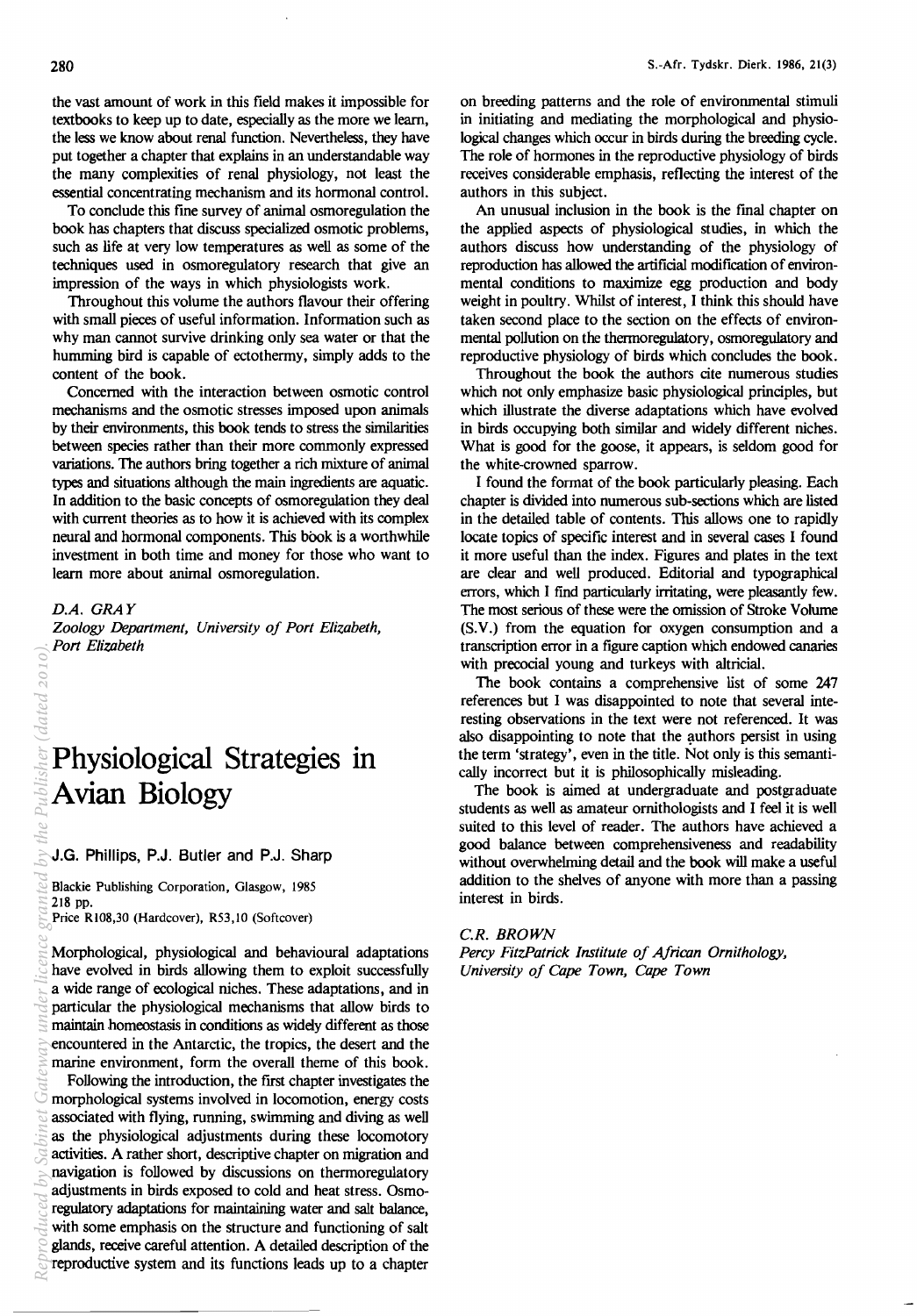## **Vocal Communication in Birds**

Studies in Biology no. 115

Clive K. Catchpole

Edward Arnold (Publishers), London, 1979 68 pp. & 38 diagrams Local price R25

The Studies in Biology series is primarily aimed at giving an up to date introduction to a field of biology and to stimulate interest in that field. This slim book is a great success towards these aims. Clive Catchpole gives an easily readable and interesting account of the present state-of-play of some aspects of bird song being studied today.

There are six chapters in the book. The first two deal with the communication system and methods and techniques of how bird songs should be recorded and analysed. In the chapter on calls and communication it is clearly shown that every simple bird call has a function and a *flying predator call* for instance can convey the intensity of the situation to conspecifics but still give minimum directional information to the predator. Song and communication are discussed in Chapter 4. After reading through this chapter one is left with the feeling that bird communication systems are very complex and by studying the song of each new species a new dimension will be added to our understanding of vocal communication systems.

In the last two chapters the development of song and song and evolution are discussed. Various thought-provoking experiments are discussed and stimulating results given. The complex nature of the songs of the *Acrocephalus* warblers discussed in the last chapter makes one think about several of the issues of the evolution of song such as the advantages of mimicing other species' calls.

Clive Catchpole is to be congratulated on producing such an easily readable introduction to vocal communication in birds. The subject is well introduced, the examples well chosen and the way in which the subject is presented will be appreciated by biologists in this field.

*ROY A. EARLE Department of Ornithology, National Museum, Bloemfontein* 

# **An introduction to coastal ecology**

P.J.S. Boaden and R. Seed

Blackie and Son (Ltd) 218 pp. R50 (Soft cover)

This book is intended to provide a concise account of coastal ecology for advanced undergraduates and immediate postgraduates and adopts a 'habit organismal' approach. It reads easily and has a good overall coverage of coastal marine environments, although there is some slight bias towards European shores and towards micro-components of the biota. Despite the claim of the authors, it is not suitable, however, for post-graduate use as the field is so broad that coverage is of necessity extremely superficial. It would, however, make a good undergraduate text, introducing the student to coastal environments and their fauna and flora.

There are eleven chapters, each dealing with a particular type of habitat or topic. The chapters average about 20 pages in length and most chapters end with an account of primary production and trophic relations in a particular environment. The first chapter deals with coastal environments, covering types of shores, water movement, waves, tides, temperature and other climatic factors. Chapter 2 covers the neritic provinces and includes sections on coastal plankton adaptations, distribution and productivity. The third chapter deals with rocky shores, covering adaptations, zonation, distribution, patchiness, predation and trophic relationships and forms a generally good synopsis.

The fourth chapter on sediments is poor. It covers physical processes very superficially as well as microbes, chemistry, protozoans, macrophytes and bottom communities. Little mention is made of major habitat types. The fifth chapter, on brackish waters, covers some aspects of estuarine environments, but is only 12 pages long. Chapter 6, on coral reefs gives a reasonable general coverage and the longer Chapter 7 (23 pages), on marshes and mangroves, is quite good.

Chapter 8 briefly mentions a series of other habitats including dunes, desert coasts, shingle beaches, grassland and heath, woodlands, cliffs, swamps and ice coasts. Chapter 9, on the 'Inshore Harvest', deals with fisheries, marine culture and seaweed resources and also includes a section on marine tetrapod vertebrates. Chapter 10, on coastal birds, is an interesting aspect not usually covered in books of this sort, but there is too much emphasis on oceanic birds and too little on coastal birds such as waders. Chapter 11, on management, covers the use of resources, conservation, management and modelling.

The authors have perhaps been too ambitious in attempting to cover the whole spectrum of coastal ecology in a book as condensed as this. While its concise nature does make it useful as a basic undergraduate text, limiting the coverage of complex environments to 20 pages has resulted in very superficial synopses. Another criticism is that, because of the way the book is structured, some environments are split over several chapters, e.g., estuaries are covered in Chapters 4, 5 and 7 and one really needs to consult all three chapters to get a good coverage of the estuarine environment. Open sandy beaches and upwelling zones are hardly mentioned.

While the book is very readable and does provide a good general introduction to coastal environments for the undergraduate student, I think it is unlikely to be prescribed at South African universities as much of our major coastline types receive very little treatment.

#### *ANTON McLACHLAN*

*Institute for Coastal Research, University of Port Elizabeth, Port Elizabeth*